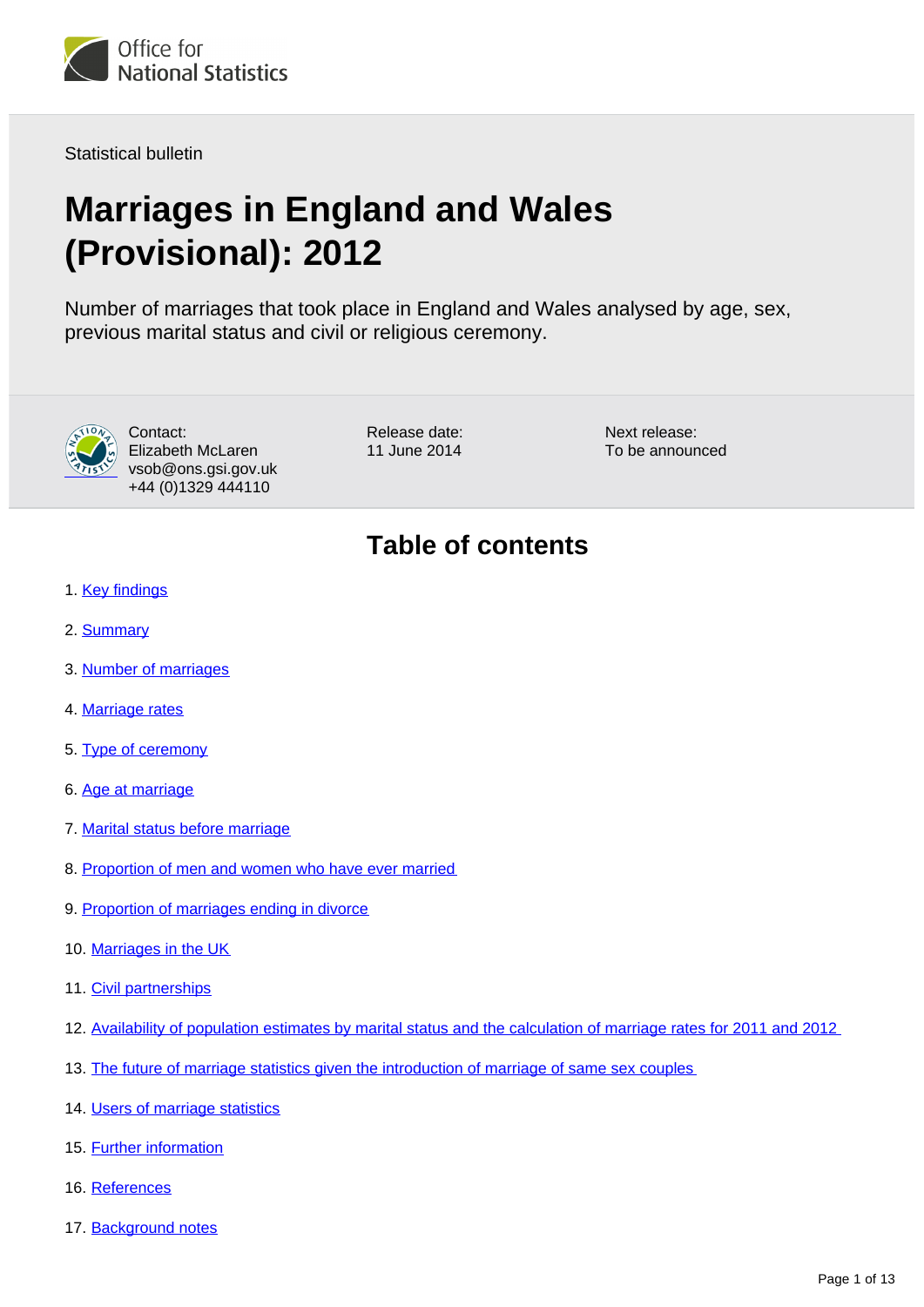# <span id="page-1-0"></span>**1 . Key findings**

- In 2012, the provisional number of marriages in England and Wales increased by 5.3% to 262,240, from 249,133 in 2011.
- Civil ceremonies accounted for 70% of all marriages that took place in 2012, an increase from 66% in 2002.
- The greatest number of marriages was for men and women aged 25 to 29.
- The mean age at marriage in 2012 was 36.5 years for men and 34.0 years for women. The mean age at marriage has increased by almost eight years for both men and women since 1972.
- The largest percentage increase in the number of marriages between 2011 and 2012 was for men and women aged 65 to 69, rising by 25% and 21% respectively.

### <span id="page-1-1"></span>**2 . Summary**

This bulletin presents provisional annual statistics for marriages that took place in England and Wales in 2012. The statistics do not include marriages to residents of England and Wales that took place abroad, but do include marriages that took place in England and Wales to non-residents. The statistics are derived from information recorded when marriages are registered as part of civil registration, a legal requirement.

Marriage statistics are analysed by sex, age, period of occurrence, previous marital status, type of ceremony, religious denomination and area of occurrence.

Marriage statistics for 2012 are rounded and provisional. Figures for 2012 will be finalised in early 2015 when the majority of marriage returns have been received from register offices and the clergy. In 2011, the number of marriages in England and Wales increased by over 1,200 (0.5%) between the provisional first release of figures and the finalised statistics.

This is the first time that ONS has published final 2011 and provisional 2012 marriage statistics for England and Wales.

The publication of Marriages in England and Wales (provisional) 2012 is later than originally planned. Changes in data collection methodology (see background note 3) required more time to be spent on detailed quality assurance. Once the new data collection processes are well established, ONS hope to bring forward the release of final annual marriage statistics to around 15 months after the end of the data year. This would mean that final annual figures would be released around the time that provisional figures are currently published, and the provisional publication would be discontinued. ONS will monitor the receipt of marriage registrations over the next year to determine whether such a change is possible.

### <span id="page-1-2"></span>**3 . Number of marriages**

The provisional number of marriages registered in England and Wales rose by 5.3% in 2012 to 262,240, compared with 249,133 in 2011. This increase in the provisional marriage figure for 2012 continues the recent upward trend, following the low recorded for 2009.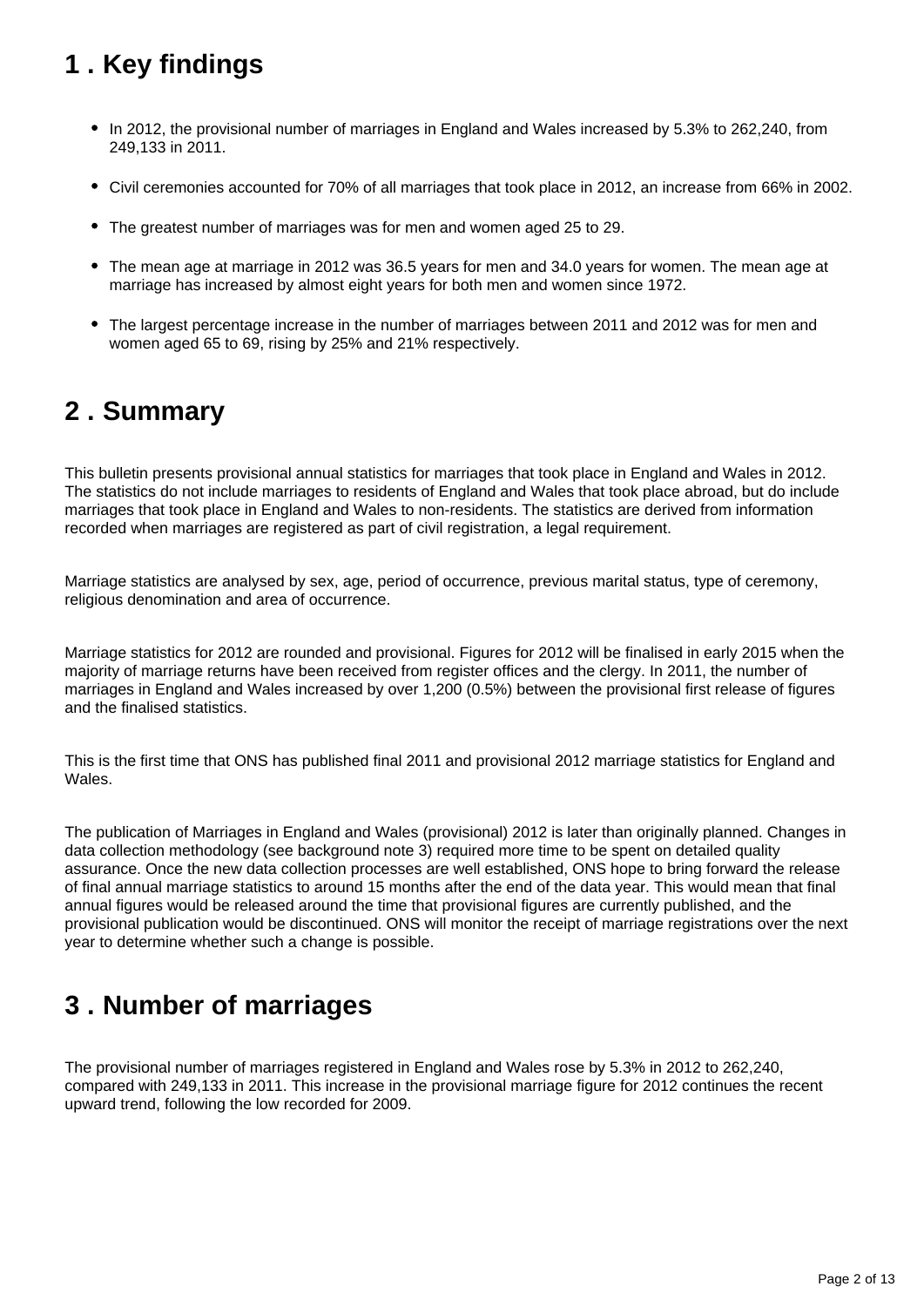#### **Figure 1: Number of Marriages and Divorces, 1932–2012**

#### **England and Wales**



Figure 1 shows the changing trends in the number of marriages and divorces since 1932. The sharp increase in marriages observed around 1940 can be attributed to the start of the Second World War. The number of males aged under 20 and 20 to 24 marrying increased by 77% and 48% respectively between 1938 and 1940. Following this rise, the number of marriages declined during the war period of 1941 to 1943 but began to rise again towards the end of the war; the number of marriages increased by 31% between 1944 and 1945, before remaining relatively stable to 1947.

The number of marriages generally declined between 1947 and 1957, before rising until 1972. This rise was partly a consequence of the increasing population over the same period. As the rate of population increase slowed, the number of marriages continued to increase, but at a reduced rate. Overall, a long-term decline in the number of marriages was recorded between 1972 and 2009, a likely consequence of two related sociobehavioural shifts. Firstly, the increasing numbers of men and women delaying marriage, or not marrying at all. Secondly, the increasing number of couples cohabiting rather than entering into marriage, either as a precursor to marriage or as an alternative ( [Wilson and Smallwood, 2007 \(562.2 Kb Pdf\)](http://www.ons.gov.uk/ons/rel/population-trends-rd/population-trends/no--128--summer-2007/understanding-recent-trends-in-marriage.pdf) ).

Over the past 20 years, there has been a rise in the number of cohabiting adults in the UK. The number of opposite sex cohabiting couple families increased significantly between 2002 and 2012, from 2.1 million to 2.9 million (*[Families and Households, 2012](http://www.ons.gov.uk/ons/rel/family-demography/families-and-households/2012.html)*). Attitudes towards cohabitation have also changed. The 2006 British Social Attitudes survey found two thirds of respondents thought there was 'little difference socially between being married and living together as a couple' ([Beaujouan and Bhrolcháin, 2011\)](http://www.ons.gov.uk/ons/rel/population-trends-rd/population-trends/no--145--autumn-2011/ard-pt145-cohab-marriage-trends.pdf).

It is not possible to determine at this stage whether the rising number of marriages between 2009 and 2012 is indicative of an end to the long term decline between 1972 and 2009. Possible factors which may have influenced the increasing number of marriages in England and Wales in recent years include: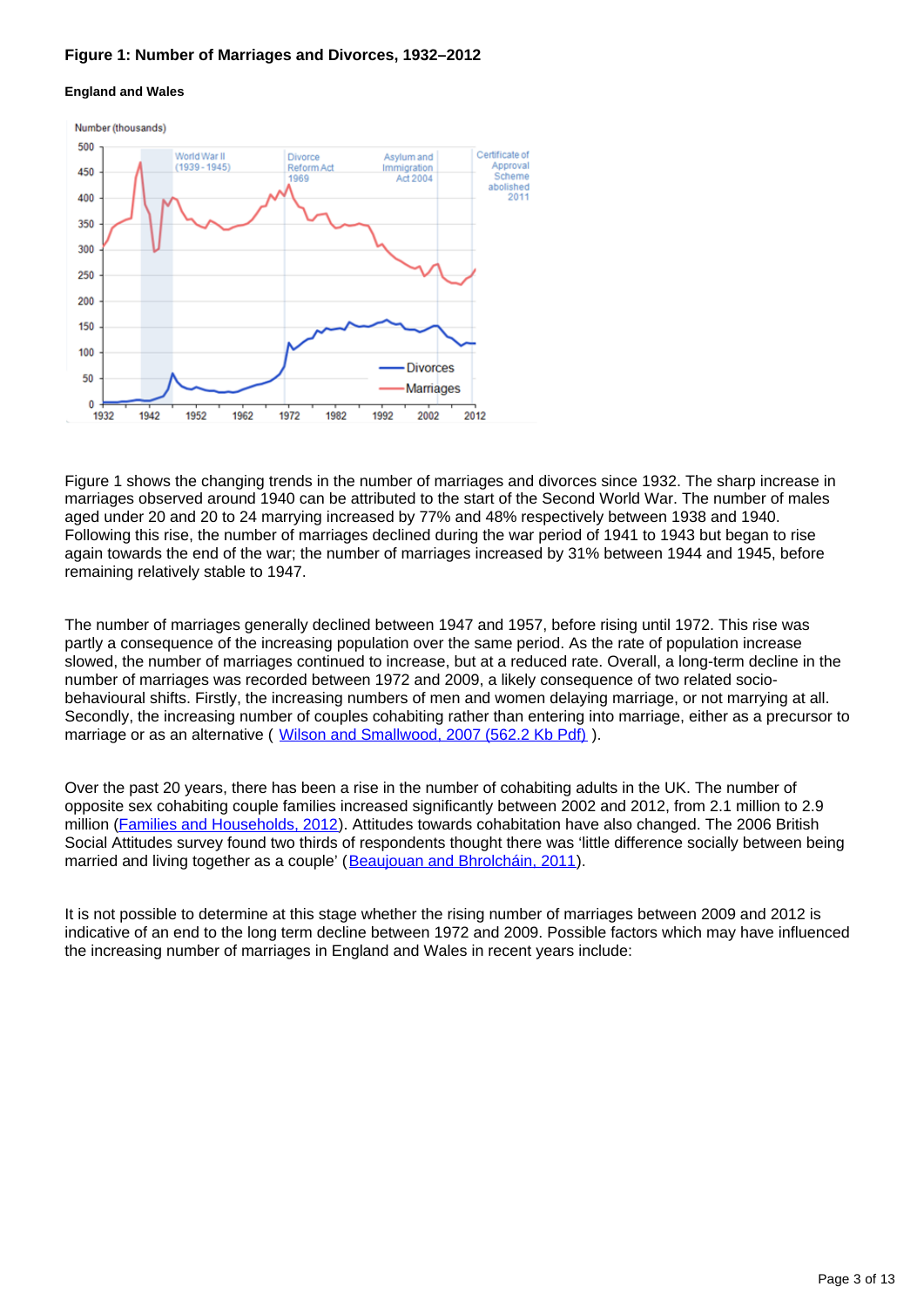- Changes in the number of residents of England and Wales marrying abroad. Estimates derived from the International Passenger Survey suggest there was a fall in the number of UK residents marrying abroad from 92,000 in 2009 to 55,000 in 2011. Marriages that would otherwise have occurred abroad may have taken place in England and Wales instead. In 2012 however, marriages abroad were estimated to have risen back up to 89,000. These estimates are based on a very small number of interviews and so the standard errors on the estimates are correspondingly high
- The Certificate of Approval Scheme was abolished in May 2011. This will have made it easier for legitimate marriages involving persons subject to immigration controls to take place
- The economic downturn in 2008/9 which may have delayed marriages due to financial constraints, changes in employment and related lifestyle changes
- Marriages to an increasing number of couples who decided to cohabit as a precursor to marriage. Research suggests that around 40% of cohabiting couples are estimated to marry within 5 years (based on cohabiting unions which started between 2000 and 2004) ([Beaujouan and Bhrolcháin, 2011\)](http://www.ons.gov.uk/ons/rel/population-trends-rd/population-trends/no--145--autumn-2011/ard-pt145-cohab-marriage-trends.pdf).

The largest percentage decline in the number of marriages since 1972 was recorded between 2004 and 2005, when the number of marriages fell by 9.3%. This could be related to the introduction of the Certificate of Approval Scheme included in the Asylum and Immigration (Treatment of Claimants, etc.) Act 2004, which was introduced on 1 February 2005 to prevent the use of marriage to circumvent UK immigration control ('sham marriages'). The scheme made it increasingly difficult for a sham marriage to take place and could therefore have reduced the number of such marriages. In addition there may have been people marrying legitimately who were either deterred from marrying or whose marriage was delayed by the legislation. These measures were abolished in May 2011. Entering into a sham marriage does not entitle migrants to any right to remain in the UK. The Home Office continues to investigate suspected abuse with assistance from Registrars and members of the clergy, disrupting marriages where possible, before they take place. See background note 7 for more information on these changes to marriage legislation.

### <span id="page-3-0"></span>**4 . Marriage rates**

The General Marriage Rate (GMR) referred to in this bulletin shows the number of men or women marrying per thousand unmarried men or women aged 16 and over. The GMR takes account of changes in the size of the unmarried adult population in England and Wales, as well as the number of marriages.

Changes in the size of the unmarried population are determined by patterns of marriage, divorce, mortality and migration. While the actual number of males and females getting married in a particular year is equal, the number of unmarried males and females in the population will differ, hence the different rates.

The provisional male GMR in 2012 was 23.2 men marrying per thousand unmarried men aged 16 and over, compared with 22.1 in 2011 and 27.4 in 2002. The provisional GMR for women in 2012 was 21.0 women marrying per thousand unmarried women aged 16 and over, compared with 19.9 in 2011 and 23.9 in 2002 (Figure 2).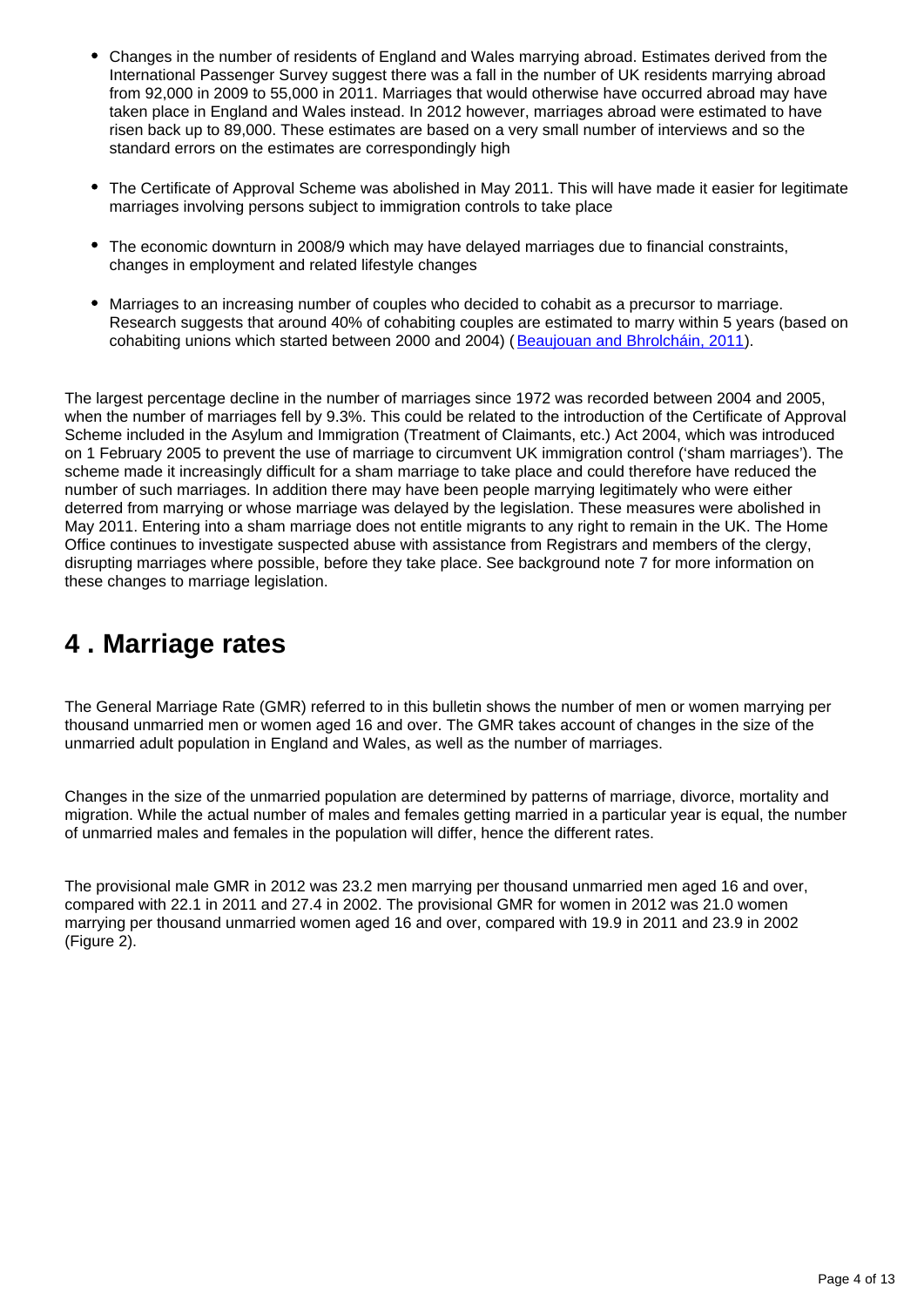#### **Figure 2: General Marriage Rate (GMR), 1932–2012**





### <span id="page-4-0"></span>**5 . Type of ceremony**

The provisional number of civil ceremonies in 2012 was 184,320, accounting for 70% of all marriages. The proportion of civil ceremonies first exceeded religious ceremonies in 1976.

Provisional figures indicate that the number of marriage ceremonies which took place in approved premises such as hotels, stately homes and historic buildings increased in 2012. There were 156,480 marriage ceremonies which took place in approved premises in 2012, a 9.2% increase from 2011. Marriages in approved premises accounted for 60% of all marriages in 2012 and 85% of civil marriages. Following their introduction in 1995, there has been a continual increase in the proportion of marriages taking place in approved premises. This coincides with a rise in the number of approved premises licensed for weddings.

Religious marriages other than those solemnised according to the rites and ceremonies of the Church of England, Church in Wales, Society of Friends or of the Jewish religion must usually take place in a building registered for marriages. All buildings registered for religious marriage must also be certified as a place of worship.

The provisional number of religious ceremonies in 2012 was 77,910, an increase of 4.6% compared with 2011. Religious marriages accounted for less than a third of all marriages in 2012 (30%). The number of religious marriages has decreased by 9.8% since 2002, while in the same period the overall number of marriages increased by 2.6%.

For the eighth consecutive year, there were fewer religious ceremonies than ceremonies in approved premises. While not necessarily linked, such trends mirror the findings of the [2011 Census,](http://www.ons.gov.uk/ons/rel/census/2011-census/key-statistics-for-local-authorities-in-england-and-wales/rpt-religion.html#tab-Changing-picture-of-religious-affiliation-over-last-decade) where the number of people who declare themselves as Christians in England and Wales had fallen from 72% in 2001 to 59% in 2011. Over the same period, the number reporting no religion rose from 15% to 25%.

Provisional marriage figures for 2012 suggest that Church of England and Church in Wales marriages have increased by 6.2% in 2012 to 57,860, from 54,463 in 2011. Similarly there has been a rise of 0.6% in the number of Roman Catholic marriages, while there was a decrease in the number of marriages to 'Other Christian Denominations' of 1.6%. The number of ceremonies to 'other' religions, including Sikh, Muslim and Jews, has also increased by 6.0% (see Table 1, [Summary of marriage characteristics \(199.5 Kb Excel sheet\)](http://www.ons.gov.uk/ons/rel/vsob1/marriages-in-england-and-wales--provisional-/2012/rtd-marriage-summary-statistics-2012--provisional-.xls) ).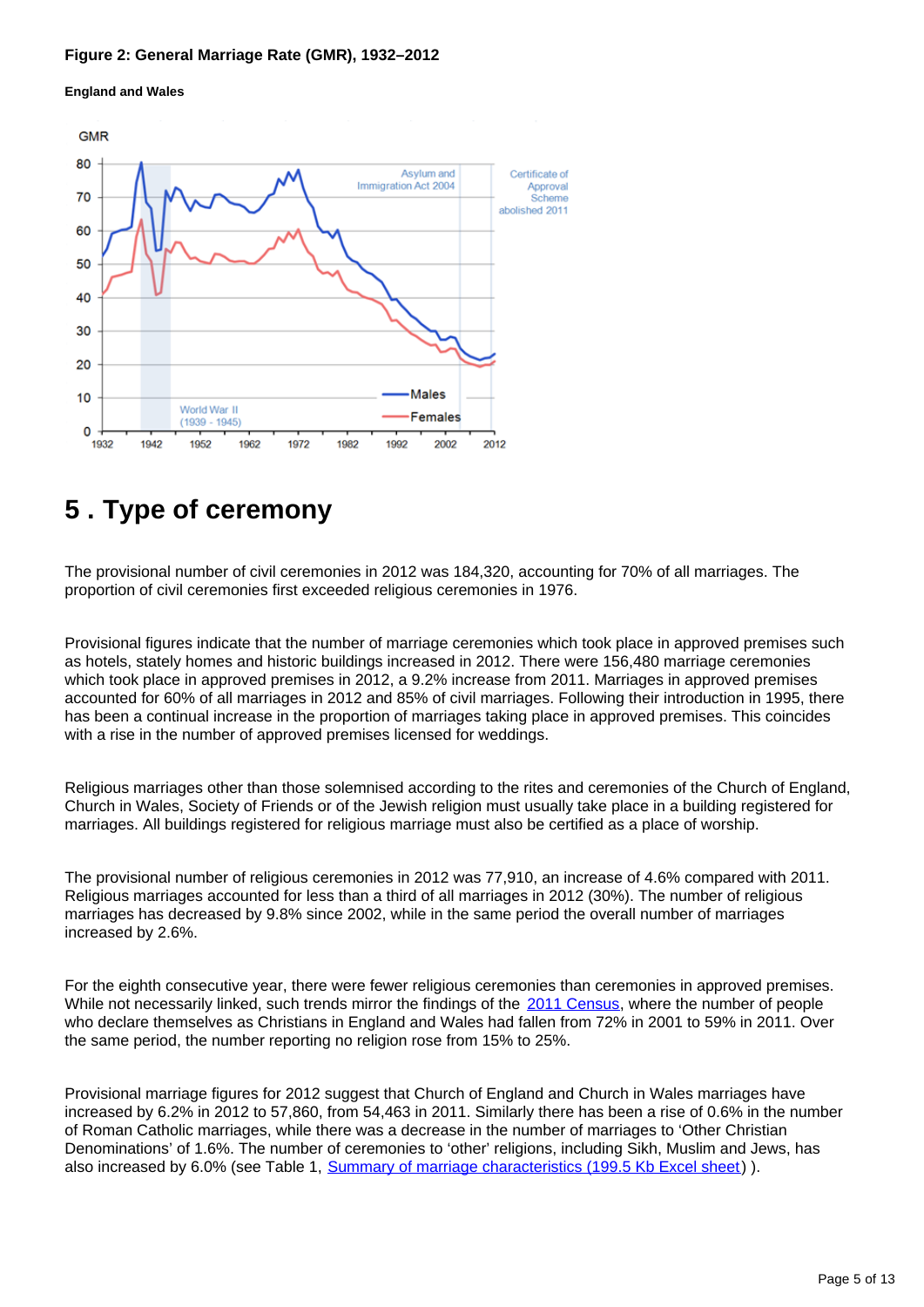## <span id="page-5-0"></span>**6 . Age at marriage**

Figure 3 shows the age at marriage for men and women in 2012. At younger ages there were more women than men marrying; however, at older ages more men than women married. This pattern reflects that, on average, men tend to form relationships with women younger than themselves. In 2012, the number of marriages was greatest among men and women aged 25 to 29.

#### **Figure 3: Age at marriage for men and women, 2012**

#### **England and Wales**



#### **Source: Office for National Statistics**

#### **Notes:**

1. Figures for 2012 are provisional.

The largest percentage increase in the number of marriages from 2011 to 2012 was for men and women aged 65 to 69, increasing by 25% and 21% respectively. The age groups with the greatest decrease in the numbers of marriages were for men under 20 and women aged 80 and over, decreasing by 9.4% and 18% respectively.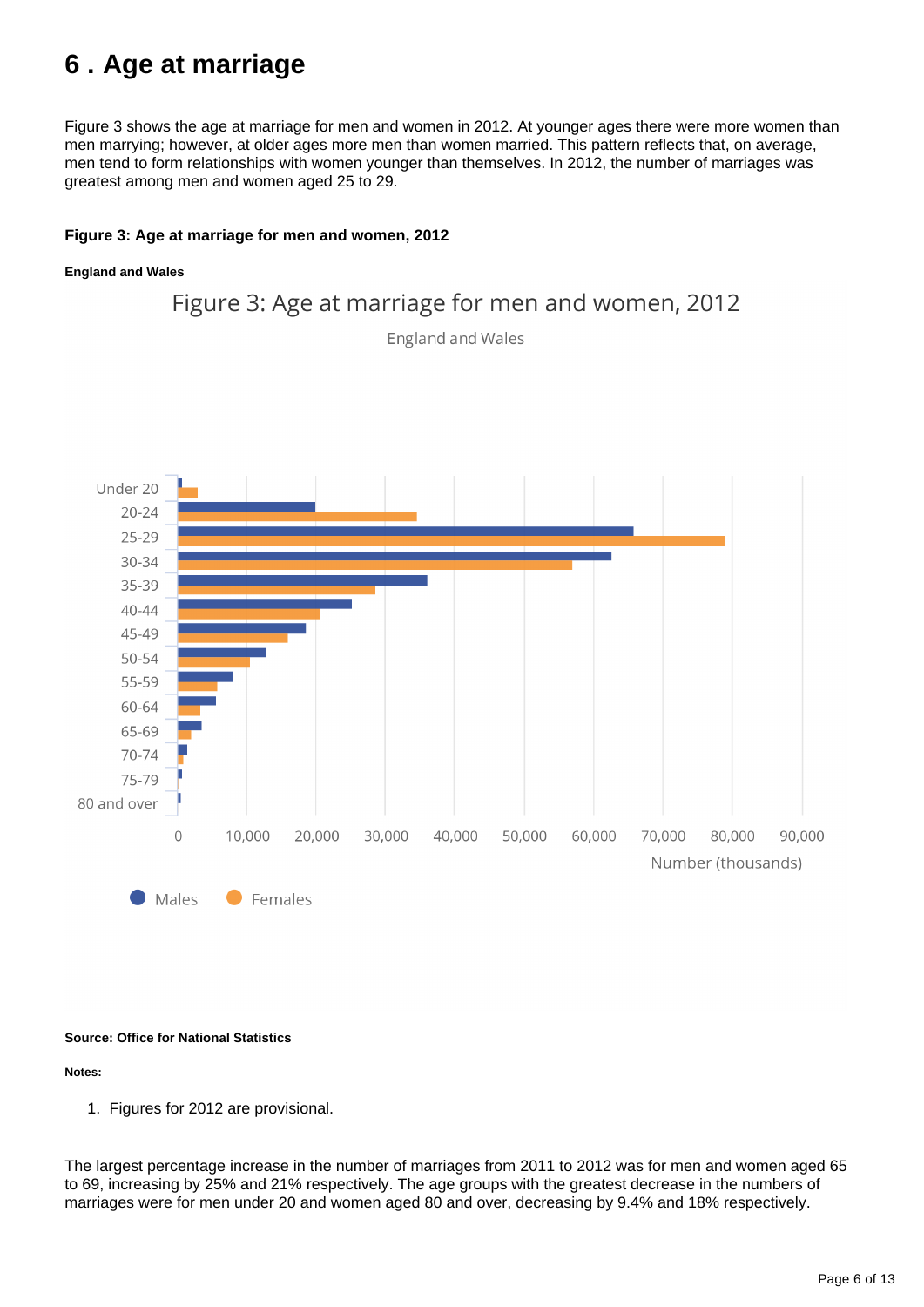There was a slight increase in the mean age at marriage for both men and women in 2012. The provisional mean age for men marrying in 2012 was 36.5 years, an increase from 36.3 years in 2011. The provisional mean age for women marrying in 2012 was 34.0 years, an increase from 33.8 years in 2011.

Over the period 1972 to 2012, the mean age at marriage for both men and women generally increased (Figure 4). For grooms, the mean age at marriage in 1972 was 28.8 years, compared with 36.5 years in 2012. For brides, the mean age at marriage in 1972 was 26.2 years, compared with 34.0 years in 2012. These increases result from people delaying entering into a first marriage and to a lesser extent increases in the proportion of marriages to divorced men and women where the mean age at marriage has risen (see Tables 6 and 7. Age at marriage [and previous marital status \(604 Kb Excel sheet\)](http://www.ons.gov.uk/ons/rel/vsob1/marriages-in-england-and-wales--provisional-/2012/rtd-age-at-marriage-and-previous-marital-status.xls) ).

#### **Figure 4: Mean age at marriage for men and women, 1972-2012**

#### **England and Wales**

Figure 4: Mean age at marriage for men and women, 1972-2012 England and Wales



#### **Source: Office for National Statistics**

**Notes:**

- 1. Figures for 2012 are provisional.
- 2. The mean ages shown in this table are not standardised and are therefore affected by changes in structure of the male/female population by age and marital status.

Since 1972 the mean age at first marriage has increased by almost eight years for both men and women. In 2012 the provisional mean age at marriage for never-married men was 32.4 years, while for never married women it was 30.3 years. This compares with 24.9 years and 22.9 years respectively in 1972.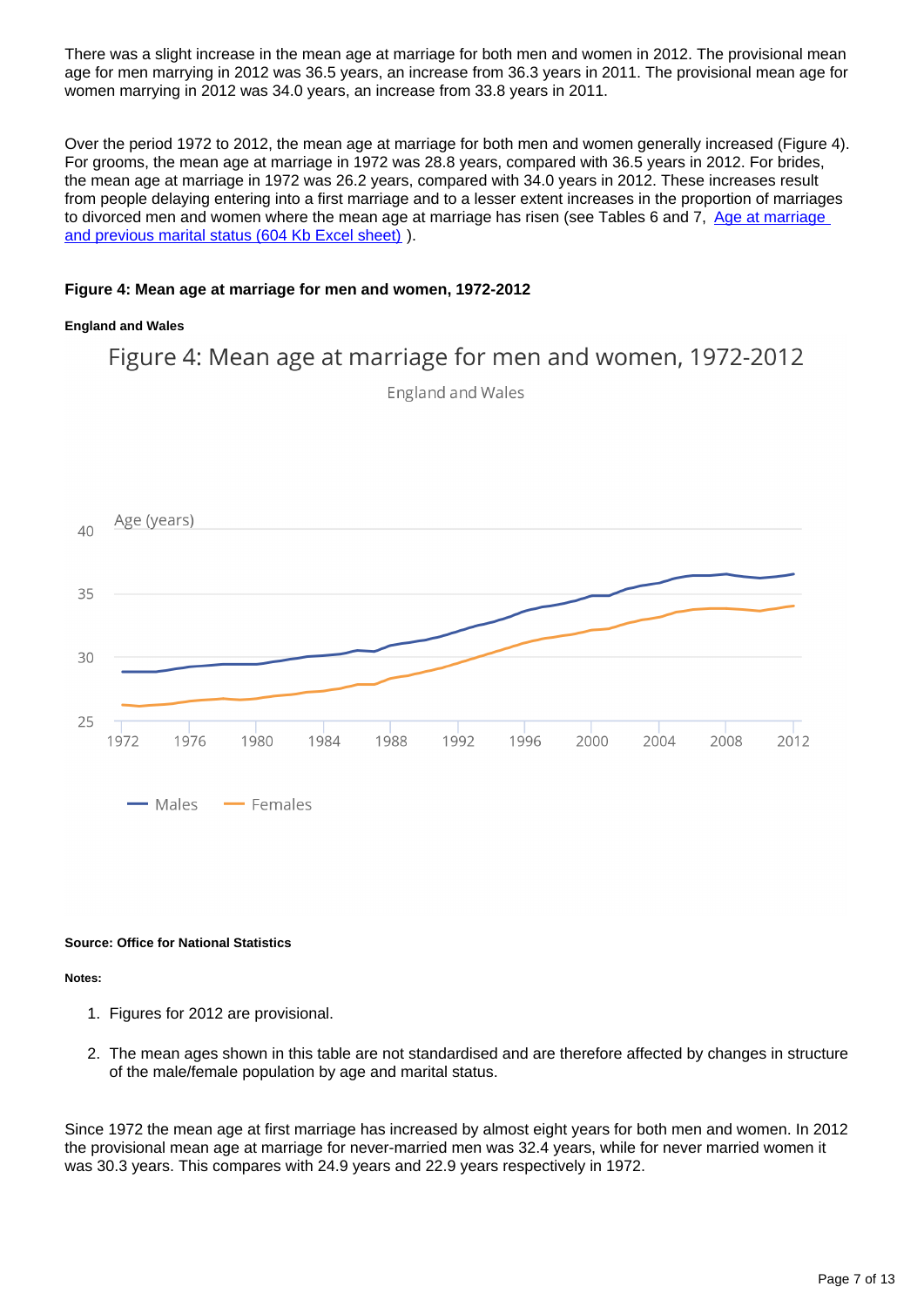### <span id="page-7-0"></span>**7 . Marital status before marriage**

Provisional figures show that in 2012, 175,040 marriages in England and Wales were first marriages for both partners. This accounted for 67% of all marriages. This number peaked in 1940 at 426,100 when 91% of all marriages were the first for both partners.

Remarriages for both parties accounted for 15% of all marriages in 2012. The remaining 19% of marriages were to couples where only one partner had been married previously. The proportion of marriages that were the first for both parties has gradually increased since 1996 (rise of 9.1 percentage points), while remarriages for one or both parties have decreased over the same period (fall of 4.6 percentage points for both).

### <span id="page-7-1"></span>**8 . Proportion of men and women who have ever married**

The proportion of men and women who have ever married has been declining over recent decades. Of those born in 1930, 90% of men and 94% of women had married by age 40. In contrast, of those born in 1970, 63% of men and 71% of women had married by the same age.

The greatest decline in the proportions who have ever married were for men and women in their late teens and twenties. Of those born in 1930, 51% of men and 74% of women were married by the age of 25, compared with only 5% of men and 11% of women born in 1987 (the most recent birth cohort to reach age 25 in marriage data).

These figures reflect the increasing proportion of men and women delaying marriage or not getting married at all.

### <span id="page-7-2"></span>**9 . Proportion of marriages ending in divorce**

[What percentage of marriages end in divorce?](http://www.ons.gov.uk/ons/rel/vsob1/divorces-in-england-and-wales/2011/sty-what-percentage-of-marriages-end-in-divorce.html) published by ONS, shows that the estimated percentage of marriages ending in divorce (assuming 2010 divorce and mortality rates throughout the duration of marriage) is 42%. Around half of these divorces are expected to occur in the first ten years of marriage.

Further estimates suggest:

- 34% of marriages are expected to end in divorce by the 20th wedding anniversary.
- An additional 6% of marriages are expected to end by the 20th wedding anniversary because one of the spouses has died.
- 60% of marriages are therefore expected to survive to the 20th anniversary.
- 16% of marriages reach the 60th wedding anniversary.
- The average marriage is expected to last for 32 years.

For those marrying in the most recent years, since 2000, the percentage of marriages ending in divorce (486 Kb [Excel sheet\)](http://www.ons.gov.uk/ons/rel/vsob1/divorces-in-england-and-wales/2012/rtd-divorces---age-at-marriage-duration-of-marriage-and-cohort-analyses.xls) appears to be falling. This recent decrease may be related to the following two factors: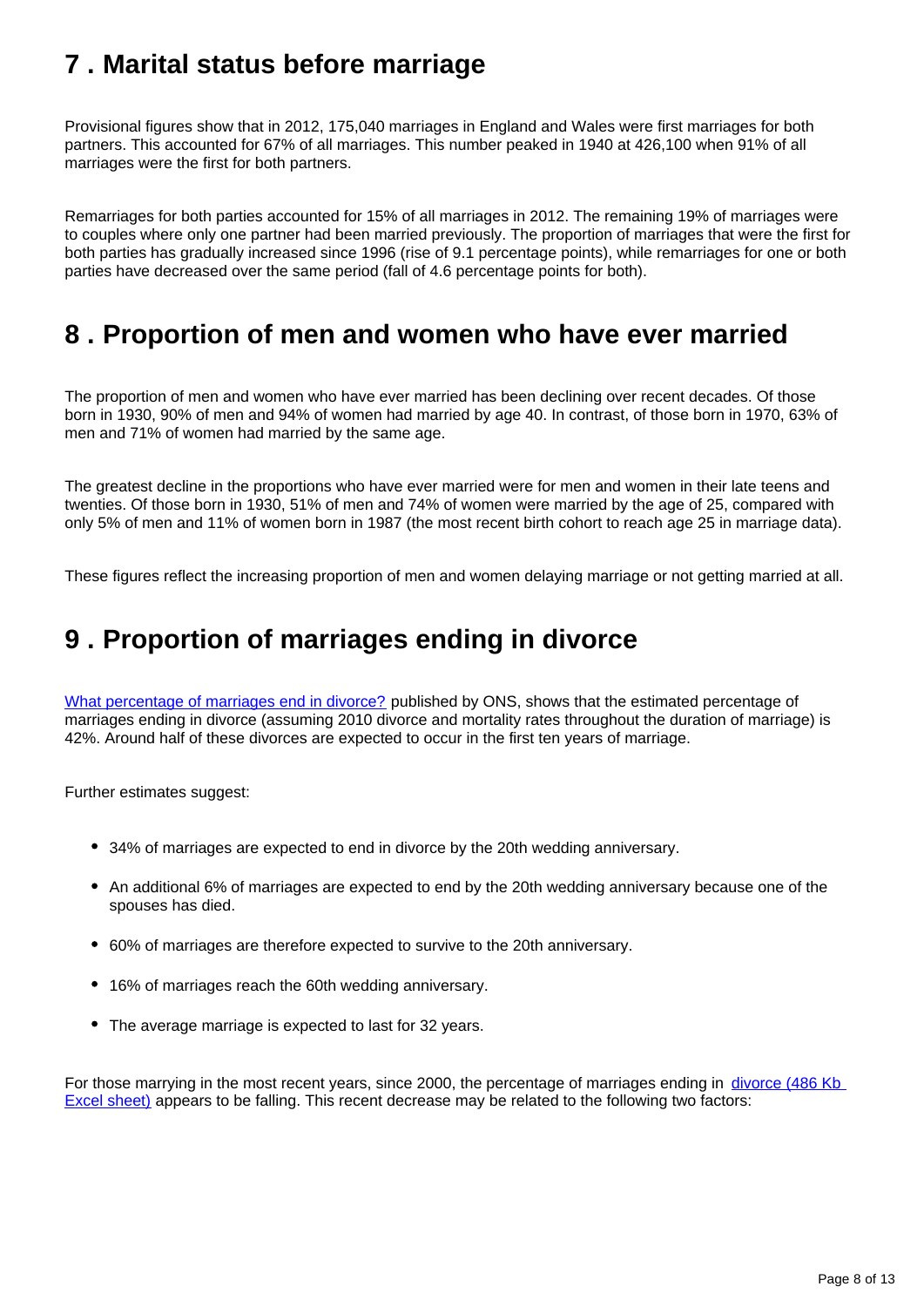- The age at which people first marry has been increasing. Research suggests that those marrying at older ages have a lower risk of divorce ( [Wilson and Smallwood, 2008 \(244.2 Kb Pdf\)](http://www.ons.gov.uk/ons/rel/population-trends-rd/population-trends/no--131--spring-2008/the-proportion-of-marriages-ending-in-divorce.pdf) ).
- Cohabitation has increased in recent years. As people often live together before getting married ( [Beaujouan and Bhrolcháin, 2011](http://www.ons.gov.uk/ons/rel/population-trends-rd/population-trends/no--145--autumn-2011/ard-pt145-cohab-marriage-trends.pdf)), this may act to filter out less committed relationships from progressing to marriage.

# <span id="page-8-0"></span>**10 . Marriages in the UK**

The provisional number of UK marriages in 2012 was 301,250. This is a rise of 5.1% compared with 2011 when there were 286,634 marriages. The long-term picture for UK marriages has been one of decline, from a peak of 480,285 marriages in 1972, with 2010 showing the first increase since 2004.

In Scotland the number of marriages increased from 29,135 in 2011 to 30,534 in 2012, a rise of 4.8%. Northern Ireland also recorded a rise in the number of marriages, increasing by 1.4% to 8,480 in 2012, from 8,366 in 2011.

Annual marriage figures for the UK and constituent countries can be found in the Vital Statistics: Population and [Health Reference tables](http://www.ons.gov.uk/ons/rel/vsob1/vital-statistics--population-and-health-reference-tables/index.html).

## <span id="page-8-1"></span>**11 . Civil partnerships**

The number of civil partnership formations in the UK increased between 2010 and 2012, following decreases between 2006 and 2009. In 2012, 7,037 civil partnerships were formed by same-sex couples compared with 6,795 in 2011 (an increase of 3.6%). The total number of civil partnerships formed in the UK since the Civil Partnership Act came into force in December 2005, up to the end of 2012, is 60,454.

Further statistics on *[civil partnerships](http://www.ons.gov.uk/ons/rel/vsob2/civil-partnership-statistics--united-kingdom/index.html)* can be found on the ONS website.

[Civil Partnerships five years](http://www.ons.gov.uk/ons/rel/population-trends-rd/population-trends/no--145--autumn-2011/ard-pt145-civil-partnerships.pdf) on examines civil partnerships in England and Wales, comparing them with the characteristics of those marrying over the same period (2005 to 2010).

### <span id="page-8-2"></span>**12 . Availability of population estimates by marital status and the calculation of marriage rates for 2011 and 2012**

Marital status estimates for 2011 and 2012 are not currently scheduled for publication. ONS has undertaken an internal review to ascertain whether the current output and methods used to produce the output are fit for purpose. A [consultation](http://www.ons.gov.uk/ons/about-ons/get-involved/consultations-and-user-surveys/open-consultations/2014/consultation-on-population-estimates-by-marital-status-and-living-arrangements/index.html) proposing changes to both the published tables and methods used to produce them is available on the ONS website. The consultation closes on 11 July 2014.

Marriage rates for 2011 and 2012 are therefore based on estimated 2011 marital status population estimates. These use the mid-2011 population estimates based on the 2011 Census and the marital status distribution from the 2008-based marital status population projections for 2011. Analyses comparing the marital status distribution in the marital status estimates for mid-2008-2010 and the 2008-based marital status projections for 2008-2011 have shown that these estimates provide:

- a plausible marital status distribution for 2011 and 2012; and
- a more plausible 2011 marital status distribution than the 2010 marital status estimates.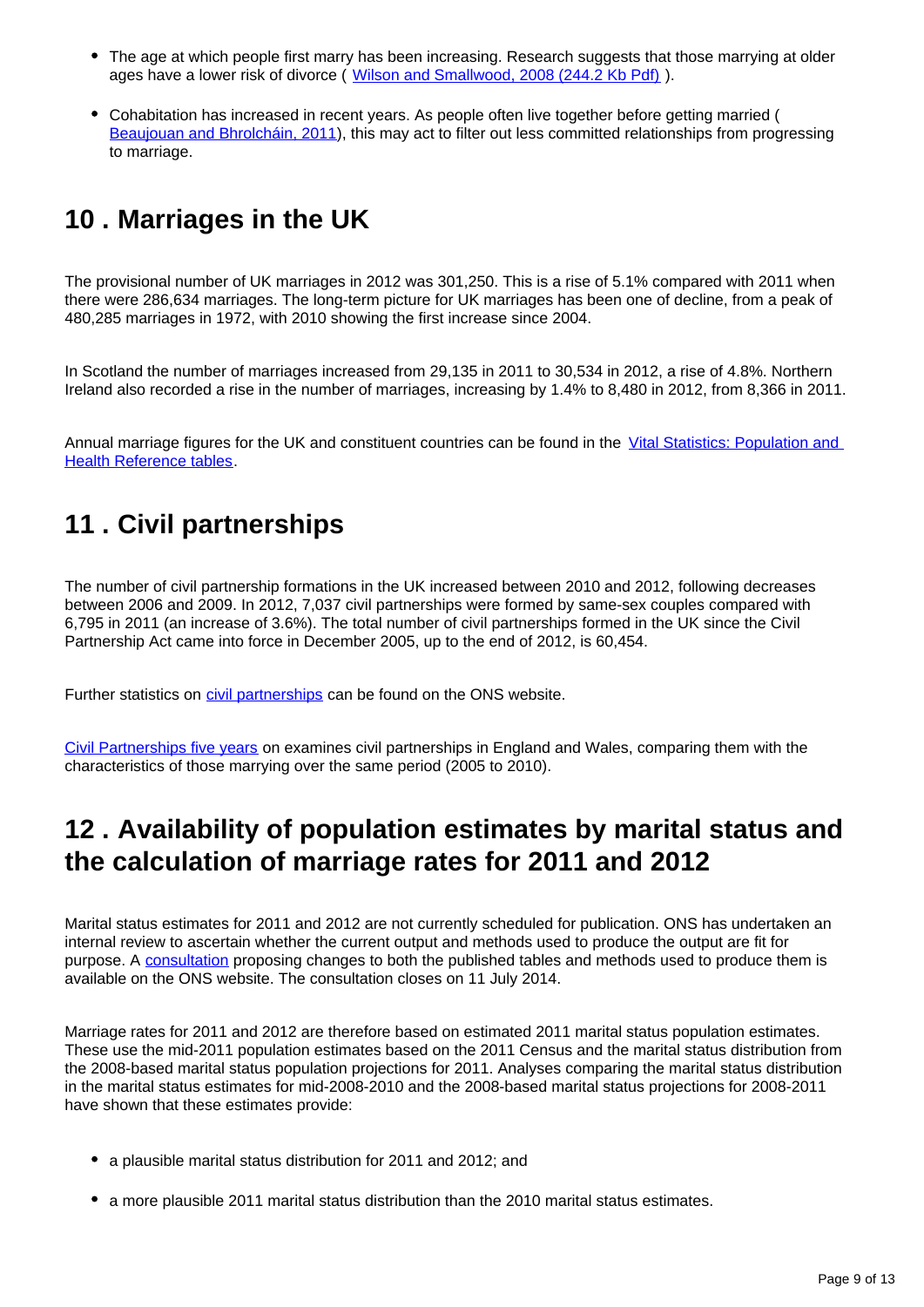### <span id="page-9-0"></span>**13 . The future of marriage statistics given the introduction of marriage of same sex couples**

The [Marriage \(Same Sex Couples\) Act 2013](http://services.parliament.uk/bills/2012-13/marriagesamesexcouplesbill/documents.html) makes provision for the marriage of same sex couples in England and Wales, either in a civil ceremony (in a register office or approved premise, for example a hotel) or on religious premises (provided that the religious organisation concerned is in agreement with the marriage being solemnised through a religious ceremony).

ONS ran a public consultation on [user requirements for marriage, divorce and civil partnership statistics for](http://www.ons.gov.uk/ons/about-ons/get-involved/consultations-and-user-surveys/consultations/user-requirements-for-marriage--divorce-and-civil-partnership-statistics/index.html)  [England and Wales](http://www.ons.gov.uk/ons/about-ons/get-involved/consultations-and-user-surveys/consultations/user-requirements-for-marriage--divorce-and-civil-partnership-statistics/index.html) from 8 October 2013 to 17 December 2013. In response to this consultation, ONS intends to change the way in which marriages, divorces and civil partnerships data are published from 2015 onwards. ONS plan to publish a selection of summary tables for each topic; these summary tables will provide a significant time series for comparison. Alongside these summary tables, ONS plans to publish explorable datasets and anonymised microdata, both of which can be used to obtain more detailed statistics for a particular calendar year. A [document \(101.3 Kb Pdf\)](http://www.ons.gov.uk/ons/about-ons/get-involved/consultations-and-user-surveys/consultations/user-requirements-for-marriage--divorce-and-civil-partnership-statistics/summary-of-responses-and-future-plans.pdf) summarising responses to the consultation and future plans is published on the ONS website.

# <span id="page-9-1"></span>**14 . Users of marriage statistics**

ONS uses marriage statistics to:

- report on social and demographic trends, and
- perform further analyses, for example determining [What percentage of marriages end in divorce?](http://www.ons.gov.uk/ons/rel/vsob1/divorces-in-england-and-wales/2011/sty-what-percentage-of-marriages-end-in-divorce.html) and for comparisons with civil partnership formations, for example [Civil Partnerships five years on.](http://www.ons.gov.uk/ons/rel/population-trends-rd/population-trends/no--145--autumn-2011/index.html)

The distinction between cohabitation and marriage is of importance to policy makers, as well as to social and political commentators. Issues of policy interest include legal rights and responsibilities of cohabiting partners, the welfare of children of unmarried parents, the stability of family forms, housing demand, and lone parent families.

Organisations such as Eurostat and the Council of Europe use ONS marriage statistics. Also, organisations in the voluntary sector use ONS marriage statistics for comparison purposes and to support campaigns. These organisations often pass on ONS's marriage statistics to their own users.

Lawyers, solicitors and those involved in family law, as well as academics and researchers in demography and social sciences, are often interested in marriage statistics.

Those involved in the 'marriage business', for example hotels and catering businesses, bridal shops and wedding planners, often wish to see marriage statistics. The clergy and in particular the Church of England are also interested in marriage statistics by area, and the number of religious marriages taking place each year.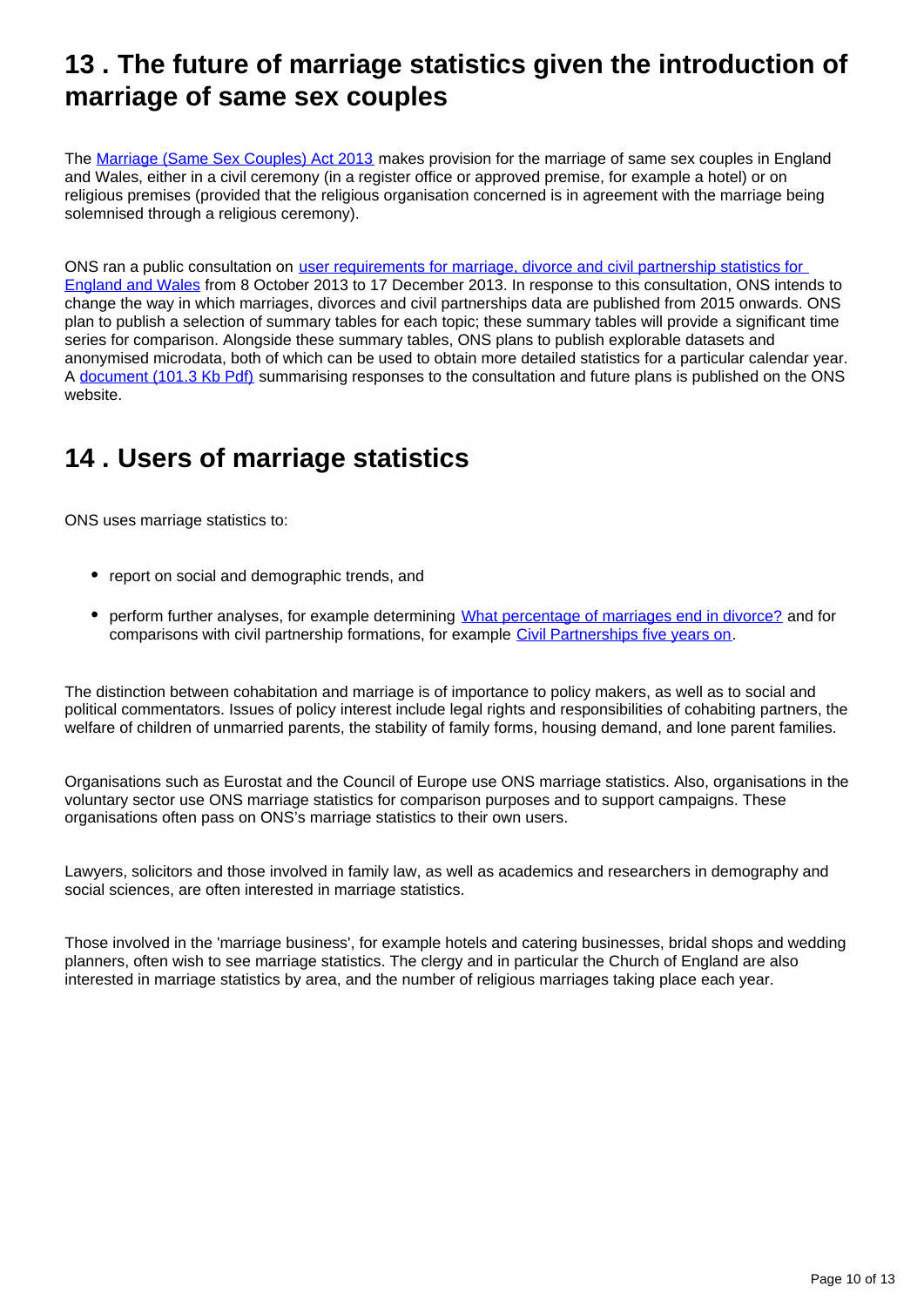# **15. Further information**

More data on [Marriages in England and Wales](http://www.ons.gov.uk/ons/rel/vsob1/marriages-in-england-and-wales--provisional-/index.html) in 2012 are available on the Office for National Statistics (ONS) website.

[ONS Marriages Metadata \(420.6 Kb Pdf\)](http://www.ons.gov.uk/ons/guide-method/user-guidance/health-and-life-events/marriages-2011.pdf) provides further information on data quality, legislation and procedures relating to marriages.

[ONS Marriages Quality and Methodology Information \(214.1 Kb Pdf\)](http://www.ons.gov.uk/ons/guide-method/method-quality/quality/quality-information/health-and-social-care/quality-and-methodology-information-for-marriages-in-england-and-wales.pdf) provides overview notes which pull together key qualitative information on the various dimensions of quality as well as providing a summary of methods used to compile the output.

Annual marriage figures for the UK and constituent countries can be found in the Vital Statistics: Population and [Health Reference tables](http://www.ons.gov.uk/ons/rel/vsob1/vital-statistics--population-and-health-reference-tables/index.html).

[National Records of Scotland](http://www.ons.gov.uk/ons/external-links/devolved-admins/scottish-government/gro-scotland--marriages-and-civil-partnerships.html) provides marriage statistics for Scotland.

[Northern Ireland Statistics and Research Agency](http://www.ons.gov.uk/ons/external-links/devolved-admins/nisra/nisra--marriages.html) provides marriage statistics for Northern Ireland.

Further statistics on [divorces,](http://www.ons.gov.uk/ons/rel/vsob1/divorces-in-england-and-wales/index.html) [civil partnerships and civil partnership dissolutions,](http://www.ons.gov.uk/ons/rel/vsob2/civil-partnership-statistics--united-kingdom/index.html) [families and households](http://www.ons.gov.uk/ons/rel/family-demography/families-and-households/index.html) and [cohabitation estimates](http://www.ons.gov.uk/ons/rel/family-demography/cohabitation-estimates--england-and-wales/index.html) are available on the ONS website.

[Population estimates by marital status](http://www.ons.gov.uk/ons/rel/pop-estimate/population-estimates-by-marital-status/index.html) provide the estimated resident population by single year of age, sex and marital status (single, married, divorced, and widowed) for England and Wales. For information about 2011 and 2012 estimates see section titled 'Availability of Population Estimates by Marital Status and the Calculation of Marriage Rates for 2011 and 2012'.

[Population projections by marital status for England and Wales](http://www.ons.gov.uk/ons/rel/npp/marital-status-population-projections-for-england---wales/index.html) are available on the ONS website. The latest figures are consistent with the 2008-based national principal population projection for England and Wales and cover the 25 years to 2033.

### **16. References**

Beaujouan E and Bhrolcháin M (2011) [Cohabitation and marriage in Britain since the 1970s](http://www.ons.gov.uk/ons/rel/population-trends-rd/population-trends/no--145--autumn-2011/ard-pt145-cohab-marriage-trends.pdf), Population Trends 145.

ONS (2013) [STY What percentages of marriage end in divorce?](http://www.ons.gov.uk/ons/rel/vsob1/divorces-in-england-and-wales/2011/sty-what-percentage-of-marriages-end-in-divorce.html)

Wilson B and Smallwood S (2008) The proportion of marriages ending in divorce (244.2 Kb Pdf), Population Trends 131.

Wilson B and Smallwood S (2007) [Understanding recent trends in marriage \(562.2 Kb Pdf\)](http://www.ons.gov.uk/ons/rel/population-trends-rd/population-trends/no--128--summer-2007/understanding-recent-trends-in-marriage.pdf) , Population Trends 128.

### **17. Background notes**

- 1. With the exception of figures reported in the 'Marriages in the UK' section of this bulletin, all figures reported relate only to marriages solemnised in England and Wales. Marriages of England and Wales residents that took place outside England and Wales are not accounted for in this bulletin. Marriages of persons whose usual residence is outside England and Wales, but whose marriage took place in England and Wales are included in the figures.
- 2. Figures for 2012 are rounded and provisional. Annual marriage statistics are finalised when the majority of returns have been received from register offices and the clergy. In 2011, the number of marriages in England and Wales increased by just over 1,200 (0.5%) between the provisional first release of figures and the finalised statistics. Further information can be found in the [ONS Marriages Metadata \(420.6 Kb Pdf\)](http://www.ons.gov.uk/ons/guide-method/user-guidance/health-and-life-events/marriages-2011.pdf) .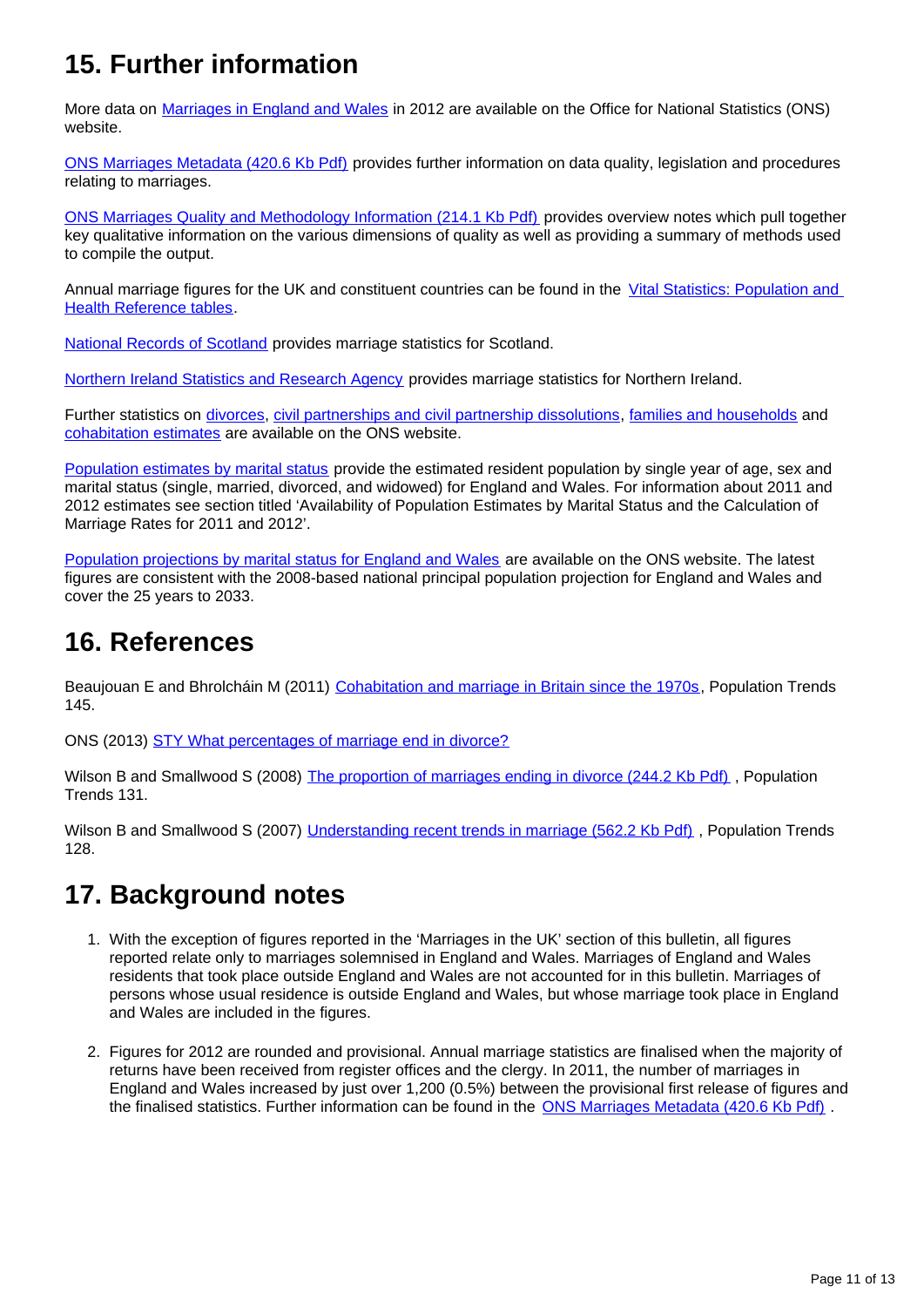3. Prior to 2011, marriage entries were collated by Registrars in the registration district where they occurred. The entries were then sent to the General Register Office (GRO) for the compilation of central records and indexes. Certified copies of each completed marriage entry appearing in the marriage register (both civil and religious) were also sent to ONS by GRO on a regular basis. Once received, the forms were entered onto ONS systems and verified.

From January 2011, all marriages registered within England and Wales have been recorded on the webbased Registration Online system (RON). Civil marriages are entered onto RON by registrars while religious marriages are collated by registrars before being sent to GRO where they are entered onto RON. Marriage data recorded on RON is then passed onto ONS for statistical purposes. Regular receipt and diagnostic tests are performed by ONS resulting in contact with GRO to resolve any issues identified.

- 4. The population estimates by marital status used to calculate rates in this bulletin are the latest available. Further information on [population estimates by marital status](http://www.ons.gov.uk/ons/rel/pop-estimate/population-estimates-by-marital-status/index.html) can be found on the ONS website and in the section titled 'Availability of Population Estimates by Marital Status and the Calculation of Marriage Rates for 2011 and 2012'.
- 5. The mean ages presented in this release have not been standardised for age and therefore do not take account of the changing structure of the male/female population by age and marital status.

The mean age (also known as the average age) is obtained by adding together the ages of all the people concerned and dividing by the number of people. In contrast the median age is the age of the person in the middle of the group, such that one half of the group is younger than that person and the other half is older.

The median and mean ages do not coincide here as the age distribution is not symmetrical. Marriage may take place at any age from 16 upwards, but the majority occur much nearer 16 than, for example 70. The effect is that the mean is greater than the median.

- 6. Approved premises are buildings such as hotels and stately homes licensed by local authorities under the Marriage Act 1994, for the solemnisation of civil marriages. In addition, some local authorities have made accommodation available for civil marriage as approved premises in place of register offices. This provision for marriages in approved premises came into effect on 1 April 1995.
- 7. In February 2005, The Asylum and Immigration (Treatment of Claimants, etc) Act 2004 made various changes to the procedure for marriage for anyone subject to immigration control, broadly speaking non-EEA nationals. Where any individual to be married was subject to immigration control and was marrying in England and Wales by superintendent registrar's certificate, notice had to be given in a designated register office and qualifying conditions had to be met. A person subject to immigration control needed a certificate of approval from the Home Office unless he or she had a marriage visa or settled status. The same legislation applied to Scotland and Northern Ireland but did not apply to Anglican marriages after banns or by licence in England and Wales. The purpose of this legislation was to counter the use of marriage to circumvent UK immigration control ('sham marriages'). On 4 April 2011 Parliament approved a Remedial Order to abolish this Certificate of Approval scheme on human rights grounds. The scheme ended in May 2011. The UK Border Agency is working with the General Register Offices across the UK, local registration services and the Anglican Church to tackle sham marriages.
- 8. Special extracts and tabulations of marriage data for England and Wales are available to order (subject to legal frameworks, disclosure control, resources and agreement of costs, where appropriate). Enquiries should be made to:

Vital Statistics Output Branch Life Events and Population Sources Division Office for National Statistics Segensworth Road Titchfield Fareham Hampshire PO15 5RR

Tel: +44 (0)1329 444110 Email: vsob@ons.gsi.gov.uk

The **ONS** charging policy is available on the ONS website.

- 9. We welcome feedback from users on the content, format and relevance of this release. Please send feedback to the postal or email address above.
- 10. Follow ONS on **Twitter** and **Facebook**